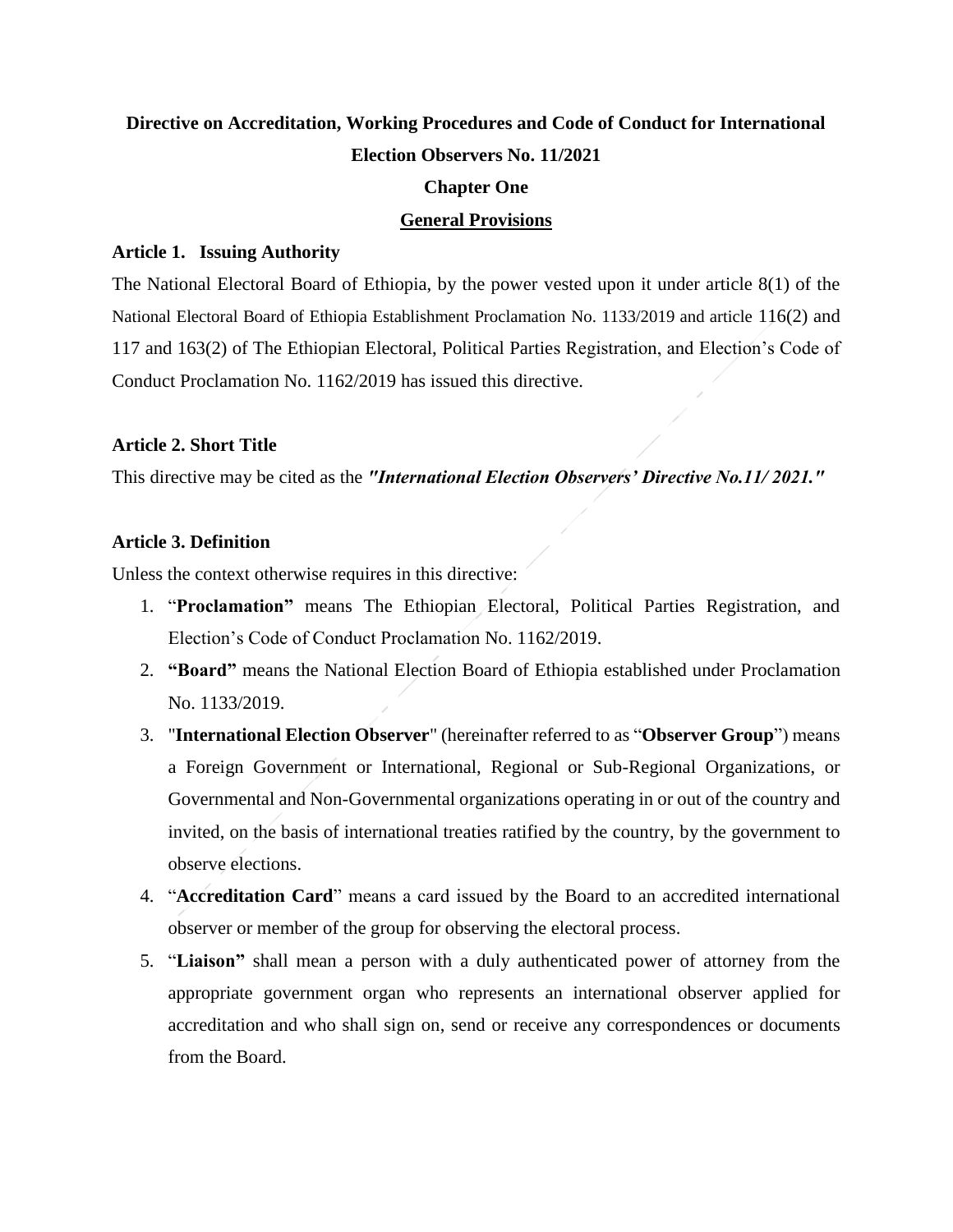- 6. "**Observer**" means a person accredited by the Board to observe election on behalf of an accredited International Election Observer group or institution.
- 7. **"Support Staff of International Observers"** means a person employed by an international observer such as driver, translator, or a person who performs secretarial services and other activities related to election observation and who shall not, in any manner, involve in election observation activity.
- 8. **"Electoral Process**" means voter registration, candidate registration, electoral campaign, mass media accessibility, voting, vote counting, tabulation of provisional result, election dispute resolution and official announcement of election result.
- 9. Unless the context otherwise requires definitions in the Proclamation shall apply to this directive.

## **Article 4. Scope of Application**

This directive shall be applicable on governments, institutions or organizations and their representatives accredited to be international election observers on the basis of invitation by the government of Ethiopia and in accordance with the Proclamation and this directive.

#### **Article 5. Gender Reference**

In this directive, provisions set out in one gender shall also apply to the other gender.

#### **Article 6. Objective**

The Objective of this directive is to ensure the credibility of the electoral process and regulate accreditation, working procedure and code of conduct of international observers.

# **Chapter Two Procedures for Application and Accreditation**

#### **Article 7. Invitation of International Observers**

1. The government through the Ministry of Foreign Affairs may invite international observers to observe the electoral process in accordance with article 114(2) of the Proclamation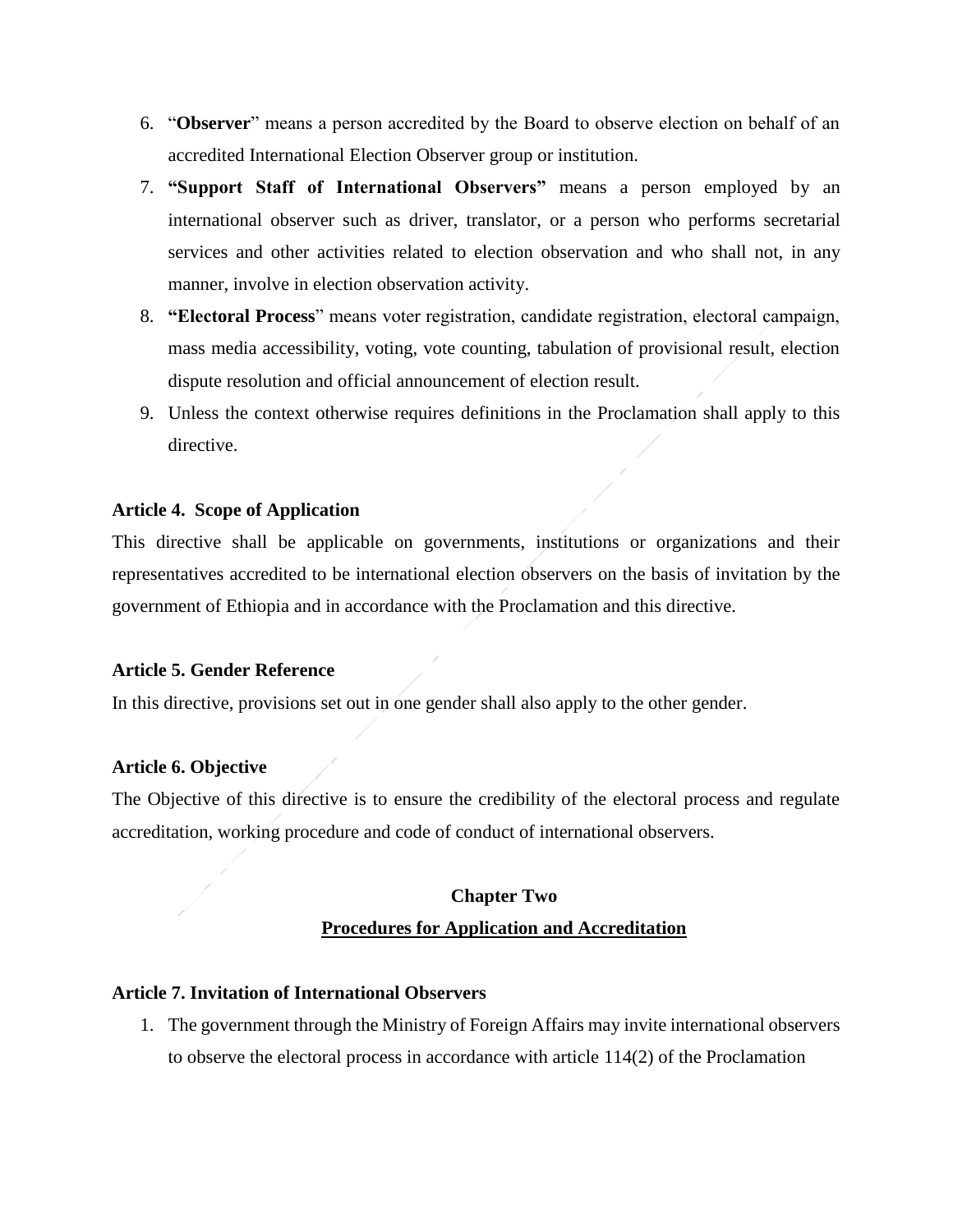- 2. The Ministry of Foreign Affairs shall fill out detailed information of observers registered in accordance with invitation made as per sub -article 1 of this article and communicate same to the Board.
- 3. The Board shall only give accreditation to those observers who applied following an invitation by the Ministry of Foreign Affairs and received preliminary approval from the same.
- 4. Accreditation shall not be given to individual observers. However, an individual can be a member of an accredited international election observer group or institution and issued an accreditation card to observe the election only on behalf of the institution or group.

## **Article 8. Registration and Accreditation of international Observers**

- 1. International observers invited by the Ministry of Foreign Affairs as per article 7 of this directive, shall submit application form prepared by the Board that contains all required information for accreditation.
- 2. The Board shall notify receipt of the filled-out form and all supporting documents respectively as per sub-article 1 of this article and article 11 sub-article 2 of this directive.
- 3. An international election observation institution or group shall submit an application both for its accreditation and issuance of an accreditation card for observers it deploys for observing the election
- 4. The Board may at any time request additional information or evidence it deems necessary.
- 5. The Board shall notify its decision to the election observer institution or group via email, fax, a letter or in person.
- 6. Observers shall be responsible for ensuring that forms are properly filled out, all relevant supporting documents are annexed and sent to the correct address.
- 7. The Board shall issue an accreditation for the international election observer after having ascertained that the institution or group has agreed to abide by the proclamation and this directive and signed a code of conduct prepared thereof by the Board.

## **Article 9. Eligibility to become an observer of an international election observer group**

An international observer group can only deploy as an observer a person who

- 1. Is not an Ethiopian citizen;
- 2. Do not have past record of ethical misconduct; not wanted in Ethiopia in relation with commission of serious crimes or deported from Ethiopia; and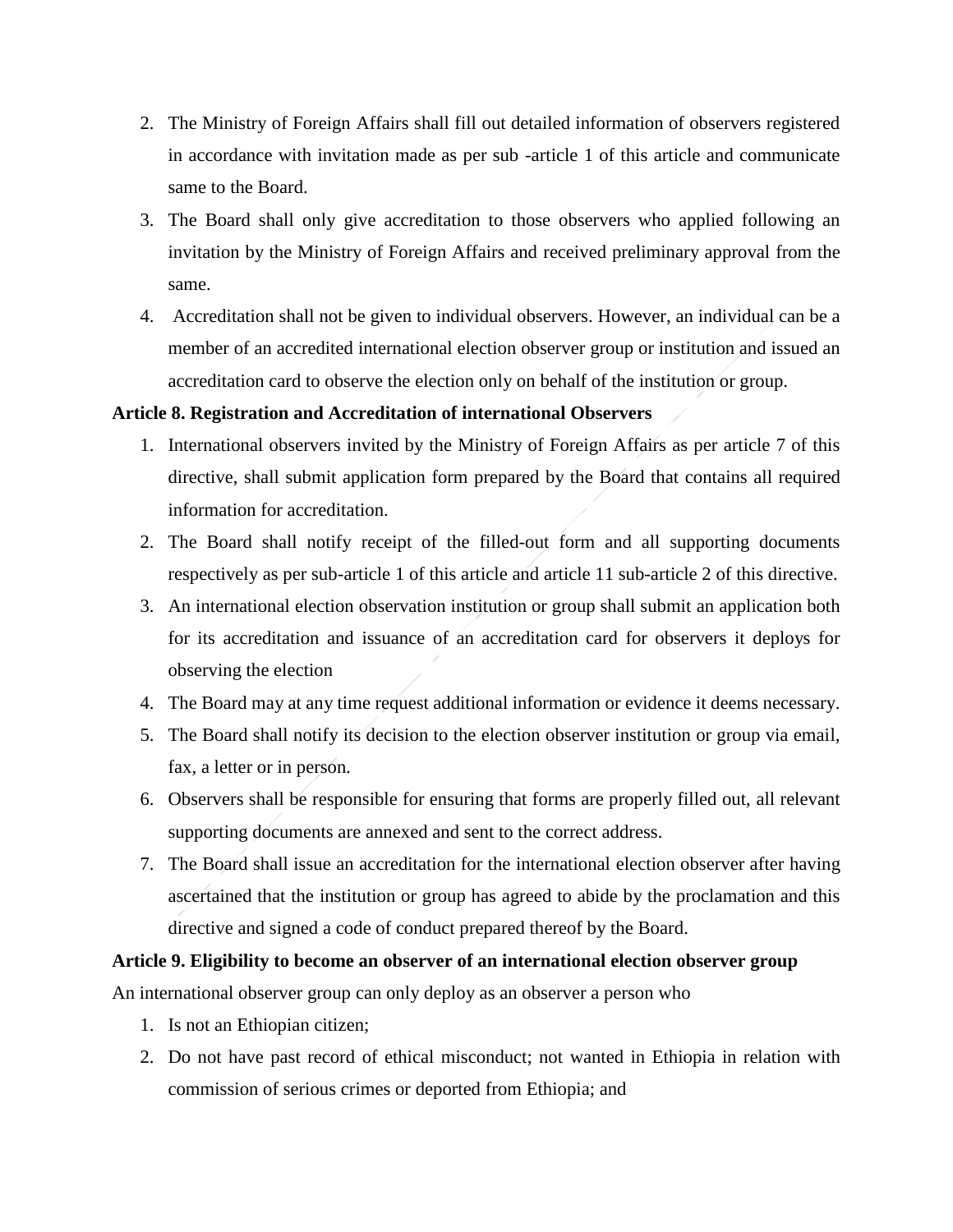- 3. Have no political, economic or any other relationship or conflicts of interest with any political party or independent candidate participating in the election;
- 4. Shall not manifest any partiality to any issue of domestic politics, political standing, group or political party.
- 5. Shall certify submission of a signed code of conduct along with application for accreditation that shall be in writing.

# **Article 10. Work Permit for Supporting Staff of International Observers**

- 1. In order to employ support staff an international observer shall apply for a work permit to the Board.
- 2. These staff to be employed by the observer shall, as appropriate, fulfill the requirements specified under article 8 of the "Local Election Observers' Accreditation, Working Procedure and Code of Conduct Directive No. 5/2020".
- 3. The type of work and job description of the supporting staff shall be annexed to the application to be submitted under sub-article (1) of this article.

## **Article 11. Application for Accreditation**

- 1. An application, submitted as per article 8 of this directive, for accreditation by an international election observation group must contain the following information:
	- a) Name of the observer group, address and other contact details
	- b) Name of the head of the institution or group;
	- c) The electoral process the institution or group intends to observe;
	- d) Name and contact details of the liaison of the international election observation necessary for communication; and
	- e) The number and expected date of arrival of observers to be deployed by the institution or group.
- 2. The following documents shall be annexed to the application for accreditation:
	- a) A duly authenticated power of attorney given to the liaison by the institution or group to sign on as well as receive and submit documents on their behalf
	- b) Copy of passport and identity card or any document that proves identity of the liaison and support staff and two recent passport size photographs that, at the back, bear the name of the observation institution or group.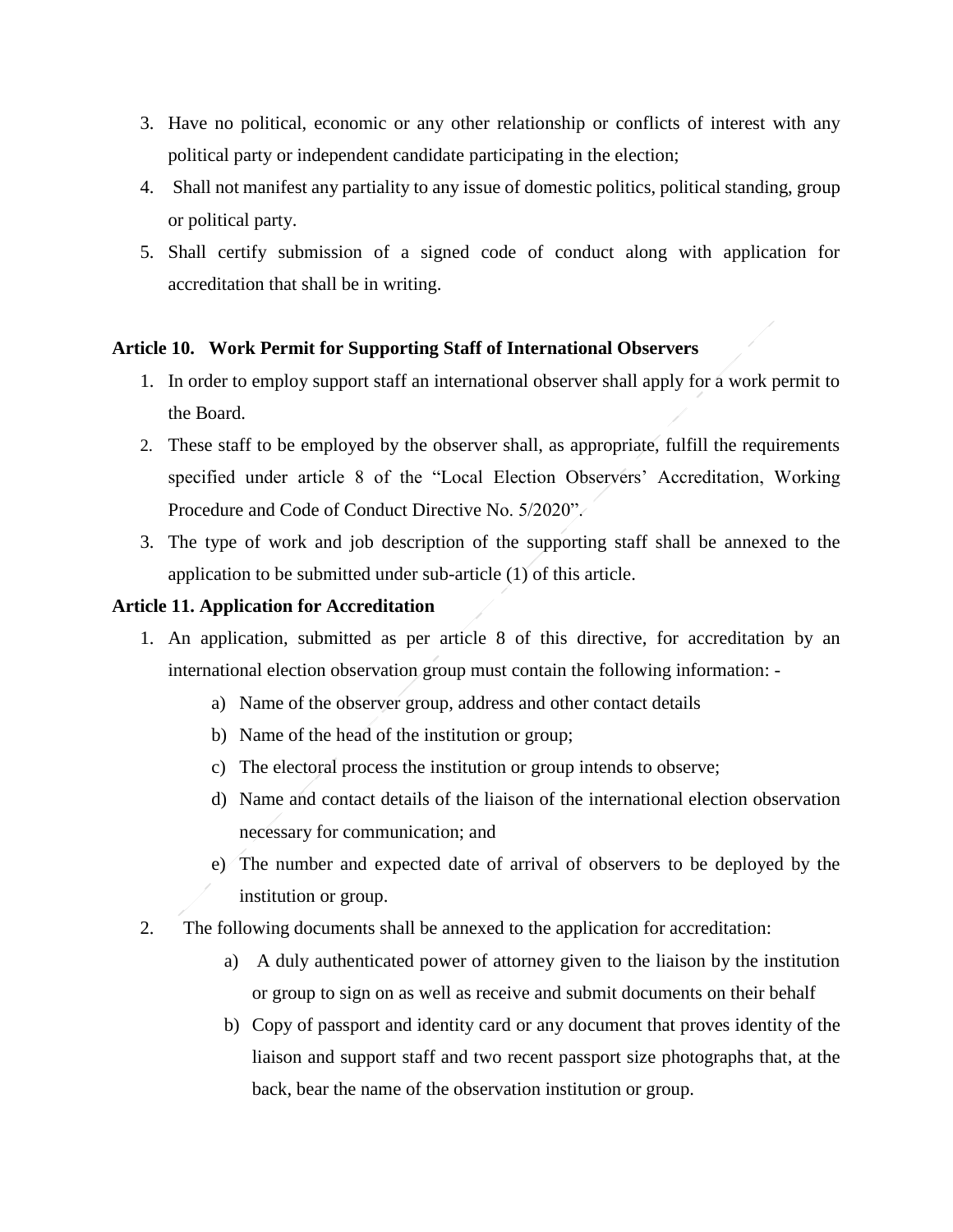- c) A document signed by the observer attesting commitment to comply with provisions of this directive and verifying its individual observers received adequate training.
- d) Evidence of legal personality where applicable;
- e) Data collection method it employs for election observation.
- 3. The observation institution or groups shall make every effort to maintain the gender balance of observers. It shall also provide the list of observers disaggregated by gender. Similarly, its methodology shall give due consideration to gender and participation of women.
- 4. In addition to the list under this provision the international observation institution or group shall provide any information requested by the Board.

#### **Article 12. Decision on application for accreditation by observation group**

- 1. The Board shall give a decision on application for accreditation expediently.
- 2. The Board may reject an application for accreditation if incomplete or presented after the deadline.
- 3. The Board may decide that incomplete and inaccurate applications be corrected and completed forthwith.

#### **Article 13. Rejection of Application for Accreditation of an Observer**

- 1. An application for accreditation of an observer shall be rejected for the following reasons
	- a. If the observer does not fulfill the requirements set out in this directive and the Proclamation:
	- b. If the observer it deploys is under the age of 21;
	- c. If s/he is suspected of serious crime;
	- d. If s/he is known for ethical misconduct;
	- e. If the name of the observer is found under the list of any other foreign or domestic observers or agents of political party or an independent candidate,
- **2.** The Board may still reject an application for accreditation of an institution or group that fulfills all the requirements under this directive if it, on the basis of sufficient evidence, doubts the impartiality of the group or institution.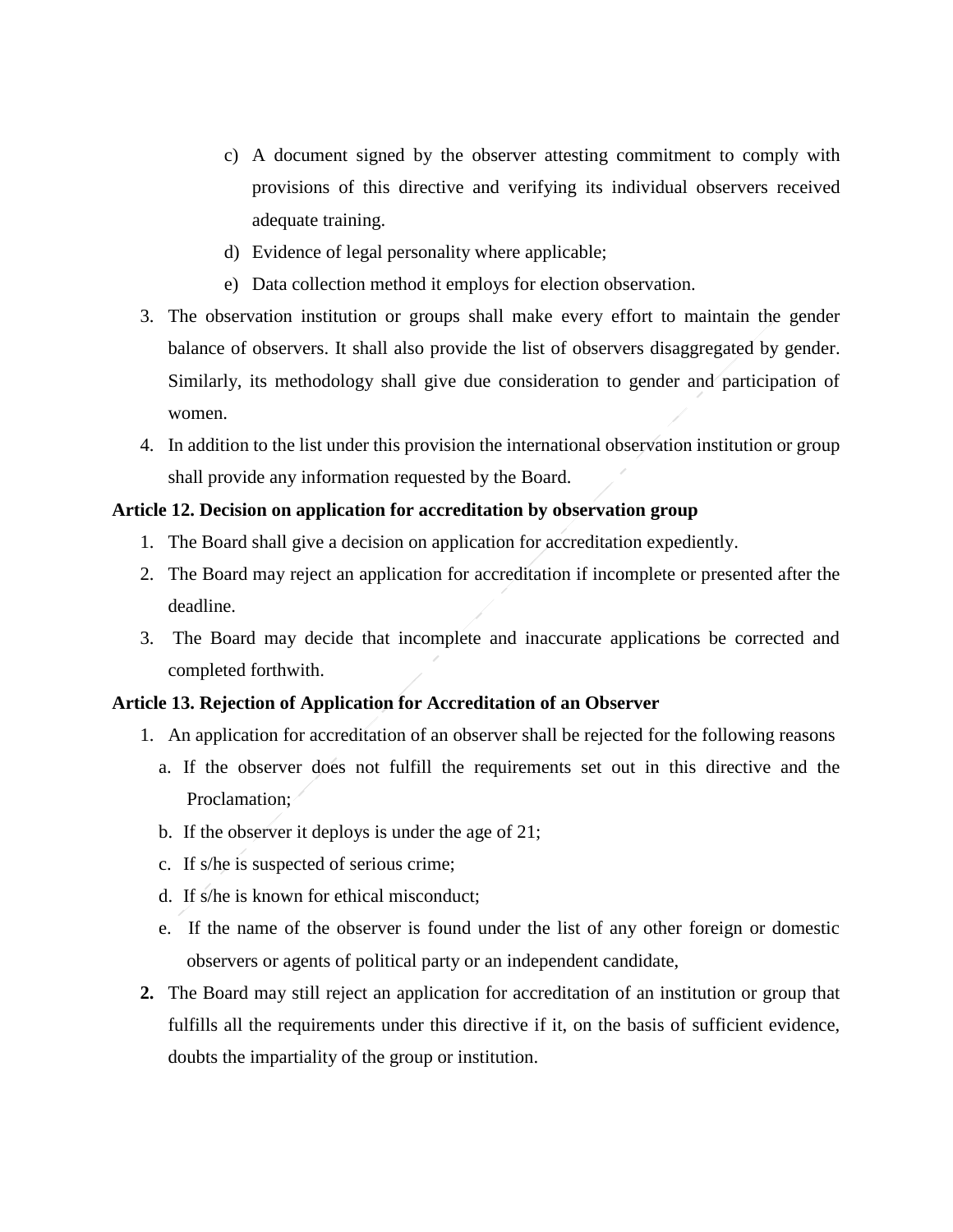## **Article 14. Issuance of accreditation card for observers**

- 1. If an application for accreditation is granted, an accreditation card will be issued to the representatives of the accredited observer.
- 2. The accreditation card shall have the following information
	- a) The Board's Logo;
	- b) Name of the Observer;
	- c) Citizenship of the observer;
	- d) The name of the institution the Observer represents;
	- e) Recent photograph of the Observer;
	- f) Stamp of the Board;
	- g) Effective date of the accreditation card;
	- h) Accreditation card's number;
	- i) Signature of Authorized Personnel of the Board.
- 3. The Accreditation card will be valid until the observation group submits its final report to the Board.
- 4. When the accreditation cards are ready, the liaison or authorized person shall receive the cards and distribute to the observers of the institution or group.
- 5. When an accredited observation institution changes its observer or when the institution or the observer quits its observation, it shall collect the accreditation card and return them back to the Board.
- 6. As appropriate an accreditation card containing similar information referred to in subarticle 2 above will also be provided to translators hired by the observation group. The provisions of this article regarding effective date, distribution and return of the accreditation cards to the Board shall also apply to accreditation cards issued to translators.

# **Article 15. Conditions for Revocation of Accreditation**

1. The Board may, on its own or on the basis of convincing information it receives from any interested party, revoke accreditation granted to an observer or registered observer group for the following reasons: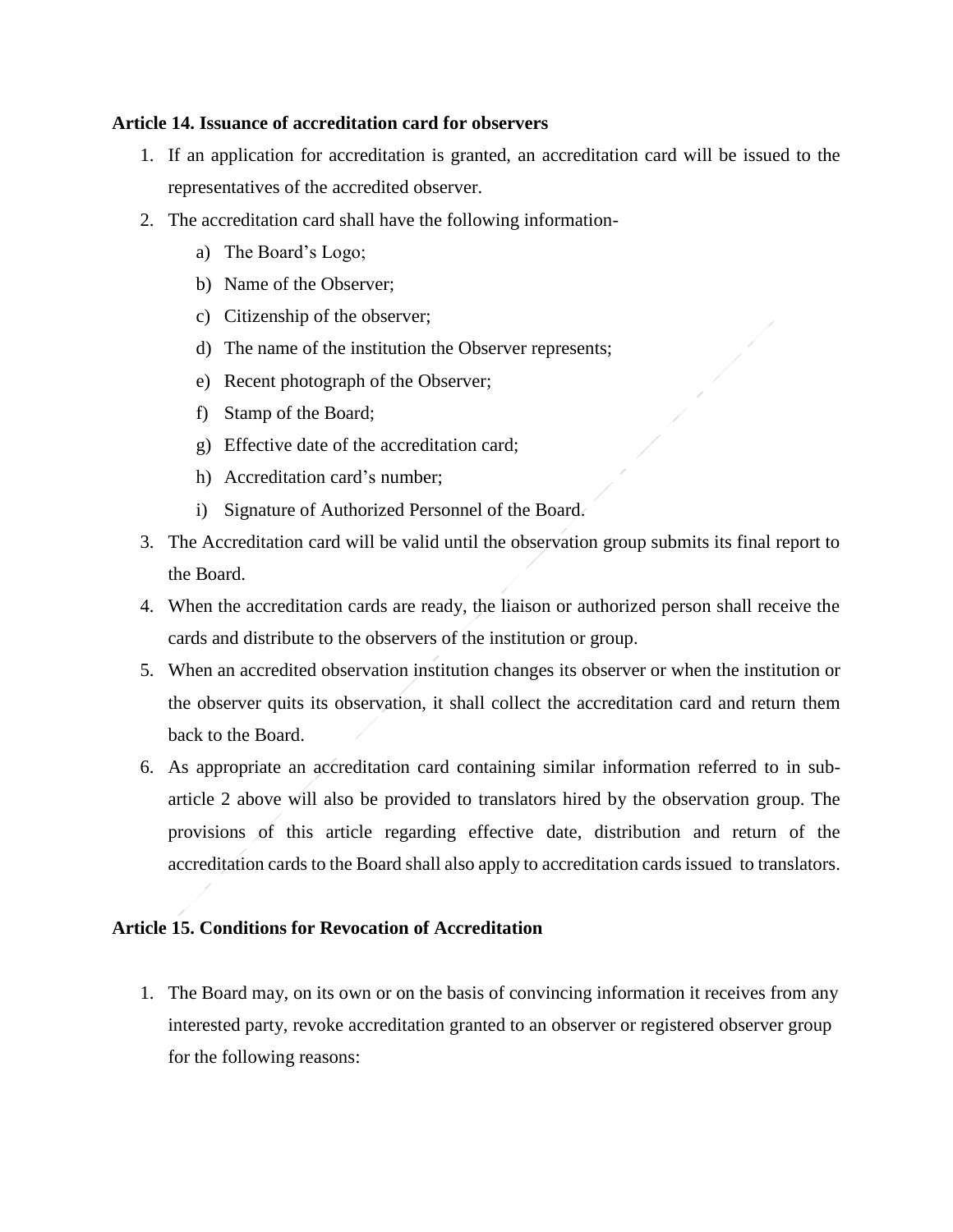- a) Accreditation has been granted without fulfillment of requirements under this directive.
- b) Non-compliance with lawful instructions or orders by an election official.
- c) Clear manifestation of partiality towards a political party or a candidate.
- d) Commission of any activities that disrupts or obstructs the duties of an election officer
- e) Violation of this directive, other laws and regulations.
- 2. The Board shall prior to revoking the accreditation of the institution/group or its representative give the liaison or authorized personnel an opportunity to comment on the matter.
- 3. If the Board revokes the accreditation given to an Observer, it shall notify its decision to the relevant liaison or duly authorized representative of the group. An Observer whose accreditation has been revoked shall immediately return the accreditation card to the Board through the liaison or representative of the group.
- 4. The reason for the revocation of the accreditation of the observation group or the Observer shall be stated in the decision of the Board.
- 5. Complaints by an international observer group or its Observer relating to revocation of an accreditation can be submitted to the Board through the liaison or head of the institution or group.

## **Chapter Three**

## **Rights and Duties of Observation Institutions or Groups and their Observers**

## **Article 16. Rights of Election Observers**

Any election observation group or its Observer:

- 1. Except for any advice from the appropriate government organ that explicitly relates to peace and security reasons, has the right to travel and observe the electoral process anywhere in the country without the need for prior authorization or notification.
- 2. Has the right to seek and receive timely assistance from the Board, relevant election officials and local authorities in relation to compelling peace and security issues.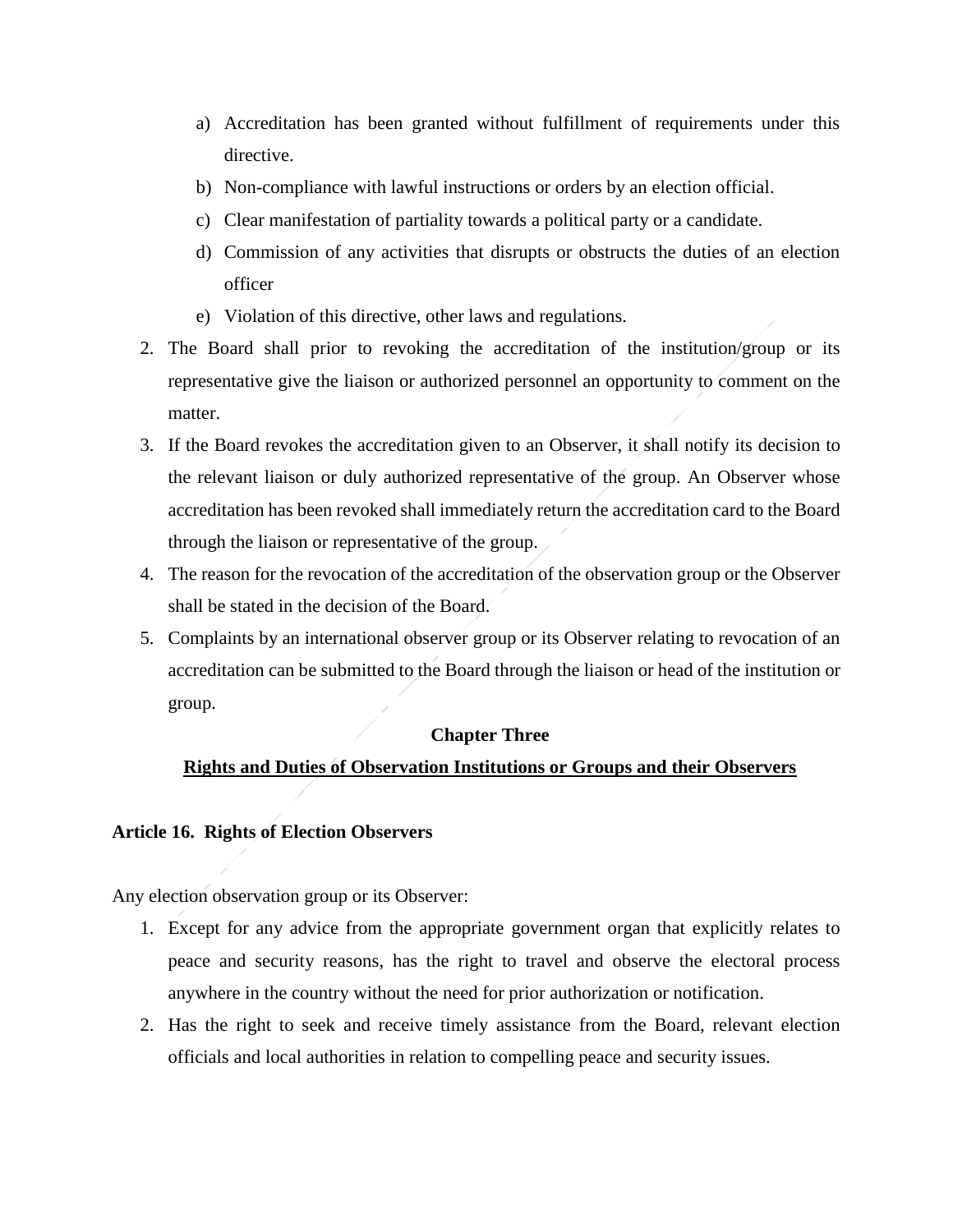- 3. Shall have the right to observe, seek and receive any information regarding the electoral process from polling stations, constituency offices and regional branch offices;
- 4. Shall have the right to examine election documents and observe voting and vote counting process;
- 5. Shall have the right to report to the Board or Board's offices at various levels any observations and shortcomings witnessed regarding the electoral process;
- 6. Shall have the right to be free from undue influences by any governmental or other institution or individual;
- **7.** Shall have the right to give official statements to the public regarding findings, observations, or conclusions;

## **Article 17. Duty of election observers**

- 1. Election Observers shall have the following duties:
	- a) Respect the sovereignty of the country;
	- b) Understand and respect the proclamation, directives and other relevant laws of the country and decisions of the Board;
	- c) Non-interference with internal affairs of the country;
	- d) Not to carry firearms at any given time and under any circumstance.
	- e) Sign the code of conduct for observers prepared by the Board
- 2. Where the Board on its own or information it receives from any interested person proves violation of the code of conduct provisions of this directives it may
	- a. Give an advice or warning to the observer institution or group to take corrective measures.
	- b. Revoke the accreditation depending on the gravity of the offence.
	- c. Refer the case to the relevant organ if the offence committed constitutes a crime in accordance with pertinent laws.

## **Article 18. Demonstrating Good Character and Professional Ethics**

Observers whether on or off duty shall:-

- 1. Be respectful for citizens and their cultures;
- 2. Demonstrate good behavior and be respectful to others
- 3. Provide a balanced opinion regarding the election;
- 4. Perform their activities in line with utmost professionalism;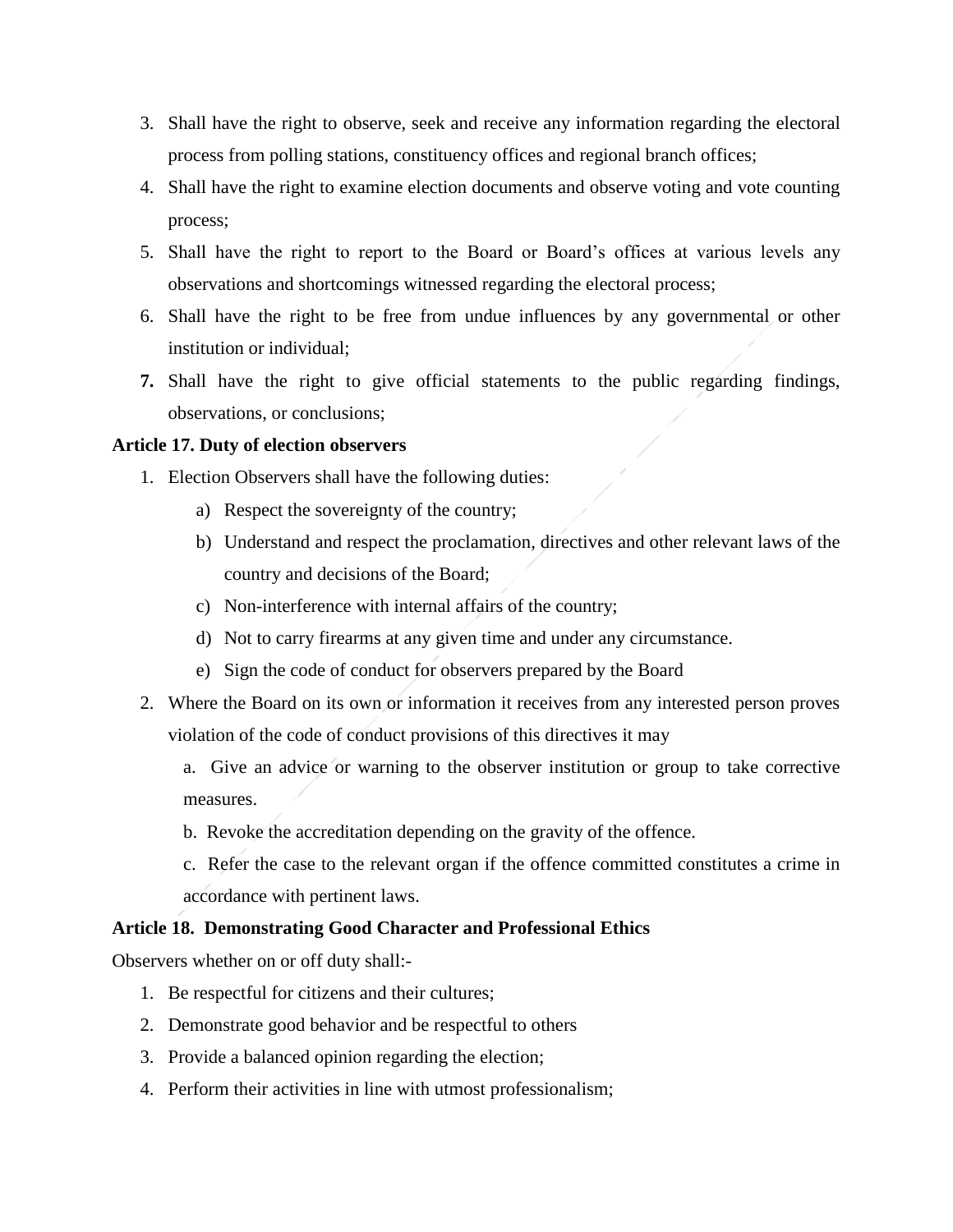# **Article 19. Displaying of an accreditation card**

Observation groups or their Observers: -

- 1. Must, at all times during their observation, visibly put on/wear the accreditation card and badge issued to them by the Board.
- 2. Must immediately show their ID card and badge proving their identity upon request by the appropriate organs.

# **Article 20. Duty to ensure professionalism and authenticity while issuing statements of findings and conclusions**

Observer groups shall:

- 1. Give their opinion or draw conclusions on the basis of appropriate empirical data as well as clearly differentiating facts from personal views and making an impartial analysis.
- 2. Differentiate between relevant and non-relevant issues, focus on issues that may have a significant impact on the credibility of the election and ensure that election observation is made in a comprehensive manner.
- 3. Conclusions must be based on verifiable evidence. If encountered with any issue that would lead to a compliant they should critically examine the entire process before reaching to any conclusion.
- 4. Take all necessary measures to confirm findings and conclusions regarding the electoral process are based upon concrete evidence. Unverified issues should be clearly stated on the observation report.
- 5. Describe procedures adhered.
- 6. Ensure that data is systematically, clearly and unequivocally gathered, compiled and published.
- 7. Take all necessary measures to ensure information collected, used, or published is obtained directly and can be substantiated.
- 8. Prior to receiving any damaging allegation regarding election officials or any stakeholder participating in the electoral process take all necessary measures to seek and receive opinion or responses of appropriate organs of the Board.

# **Article 21. International Observer Groups' duty to report**

Report of an international election observer group shall be presented in the following manner: -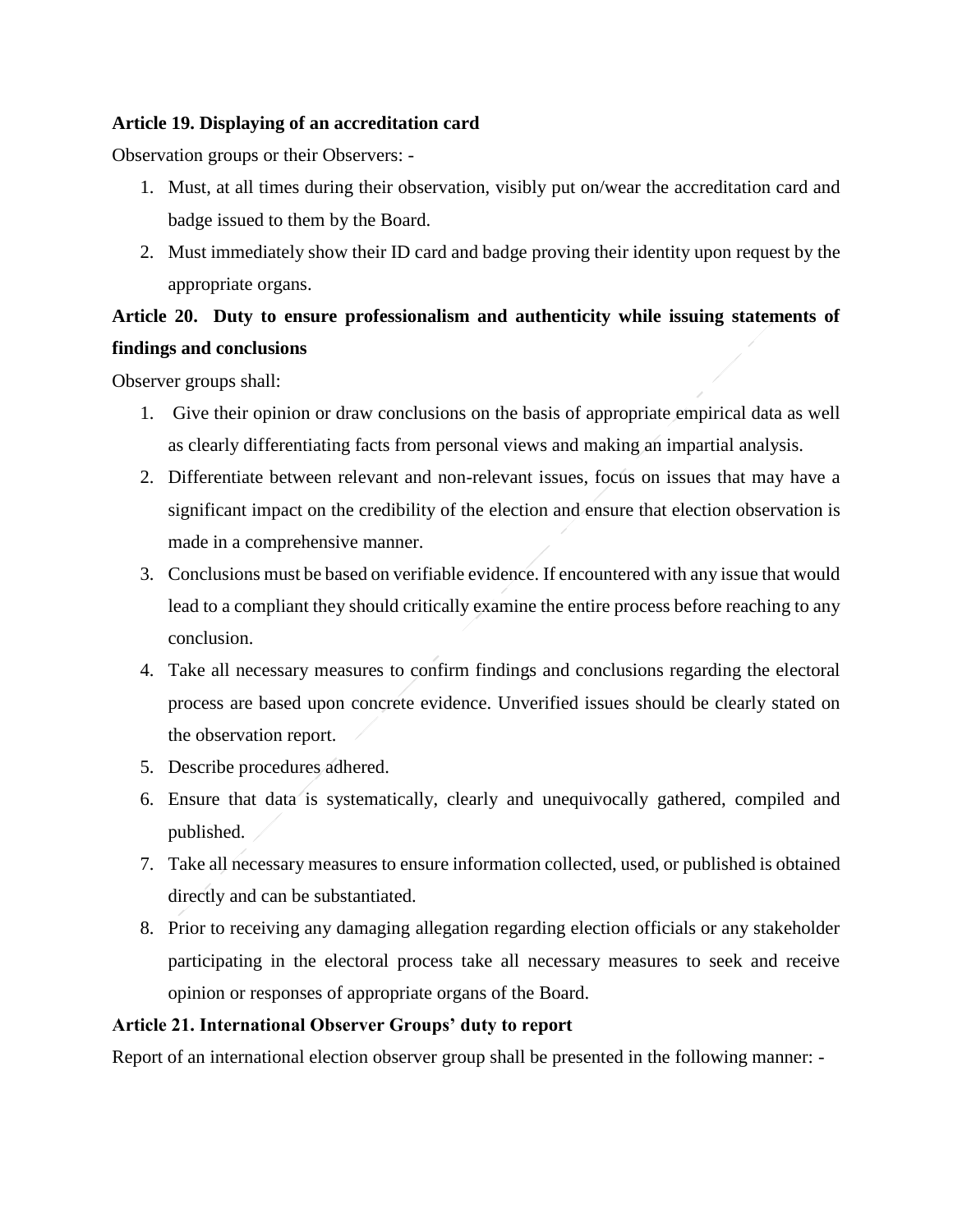- 1. An observer shall prepare and submit, as per schedules of the observer group, a detailed report after the announcement of result at polling station or constituency to which he/she has been deployed
- 2. Any observation group may prior to its final report issue statement of preliminary findings and conclusions any time shortly after election day. It should clearly state that any statements made are based on the preliminary findings and not final report of the group.
- 3. Any observation group may make public statements on the basis of its final detailed report regarding electoral process it observed only after official announcement of election result and on dates set by the Board. Prior to making the public statement it has to submit its final report to the board and conduct the necessary consultation in relation to same.

The report shall include: -

- a) Number of regions, zone, constituency or polling station covered during observation and data collection methods employed;
- b) Gender representation, participation of persons with disability and people in vulnerable situations, the challenges and proposed solutions.
- c) Issues of observations and data used during each electoral process- voter registration, candidate registration, election campaign, voting, vote counting and announcement of result.

# **Chapter Four Code of conducts for International Observers**

# **Article 22. Respecting the Powers of Election Officers**

Any accredited observer shall**:**

- 1- Respect and comply with any lawful instructions and orders of the Board and election officer at different levels as well as peace and security and other government organs.
- 2- Cooperate with election officials as well as other observers and stakeholders.

# **Article 23. Duty to refrain from providing advice**

Any accredited observer:

1- Shall not provide instruction or advice in relation to responsibilities of election officers.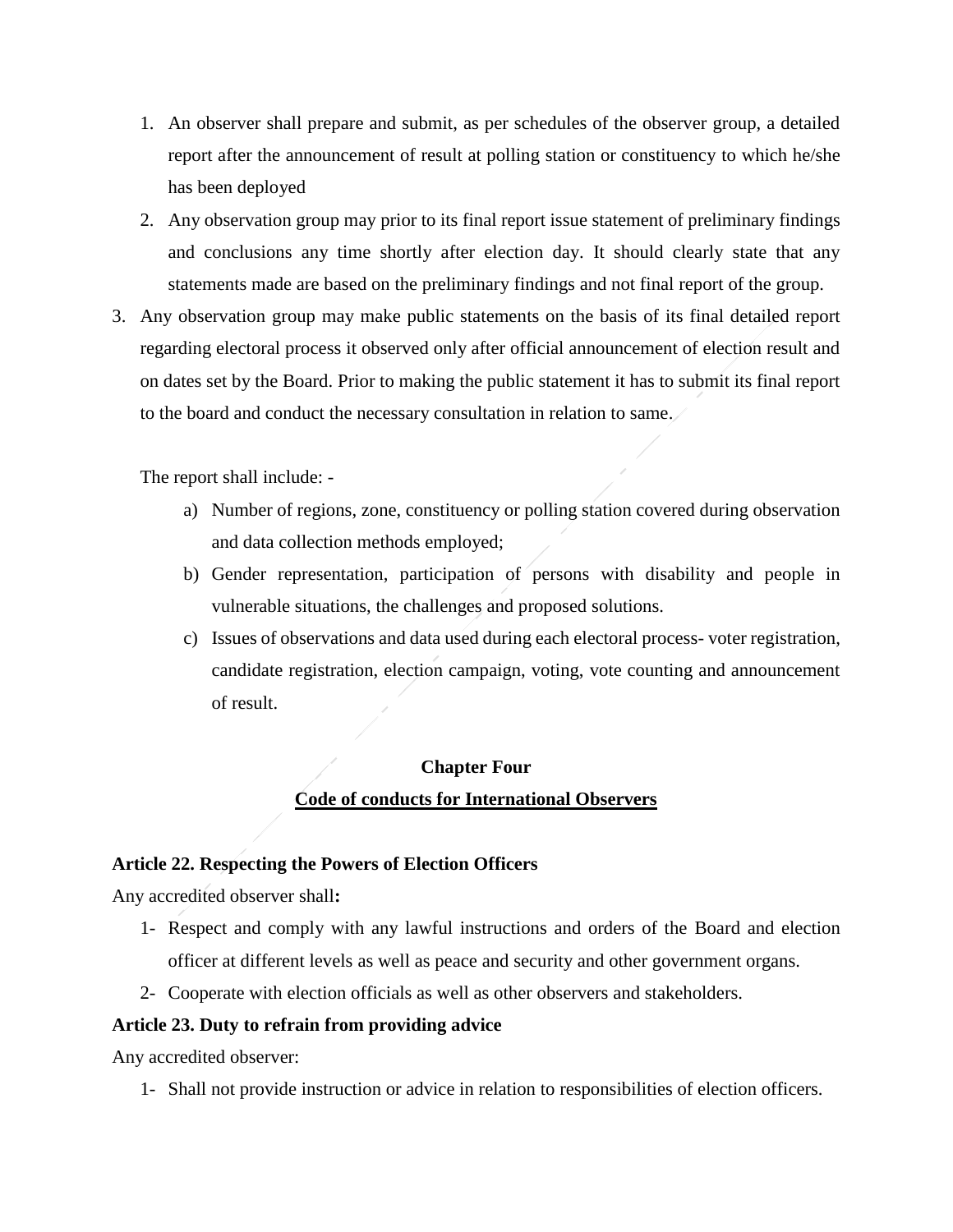2- Shall merely observe the process and not be part of the adjudication process by the grievance hearing committees.

# **Article 24. Impartiality**

Any accredited international observer group or an observer shall:

- 1. Perform their tasks impartially; and refrain from any activity that affect its impartiality or manifests partiality towards any organs;
- 2. Even if observers may attend political party or independent candidate events, they shall not participate in visits, ceremonies or such other activities organized by these organs that may manifest their partiality to these political parties or independent candidates.
- 3. Refrain from supporting or criticizing any party or individual candidate and participating in any issues relating to government officials, candidates, political parties, the media and voters or in any controversial electoral issue in a manner that show any partiality
- 4. Refrain from displaying, putting, hanging, affixing in his premises or carrying or wearing symbols and election campaign materials of political parties and independent candidates.

# **Article 25. Respecting Secrecy of the ballot and voters' right**

Any accredited observer group or an observer shall:

- 1. Refrain from asking voters whom to vote or to whom they casted their ballot.
- 2. Not use video or voice recorder in a manner that may disrupt the election process.
- 3. Not enter into or use any camera, voice or video recorder inside voting booth or area designated for this purpose.
- 4. Not photograph, film or interview any voter or person present to register to vote without their consent.
- 5. Not allowed to hide and film or take a picture or receive such recordings when a voter marks on a ballot paper or when registration information is being entered in a document.
- 6. Not film, photograph, photocopy voters' register, ID card or any other document in a manner that violates the privacy of the voter.

## **Article 26. Duty not to accept or give benefits**

Any international observer group or observer shall not enter into any agreement to accept or give, offers to give or receive or promises to do or not to do any activity related to election or act on behalf political parties, candidates, their supporters or any other person.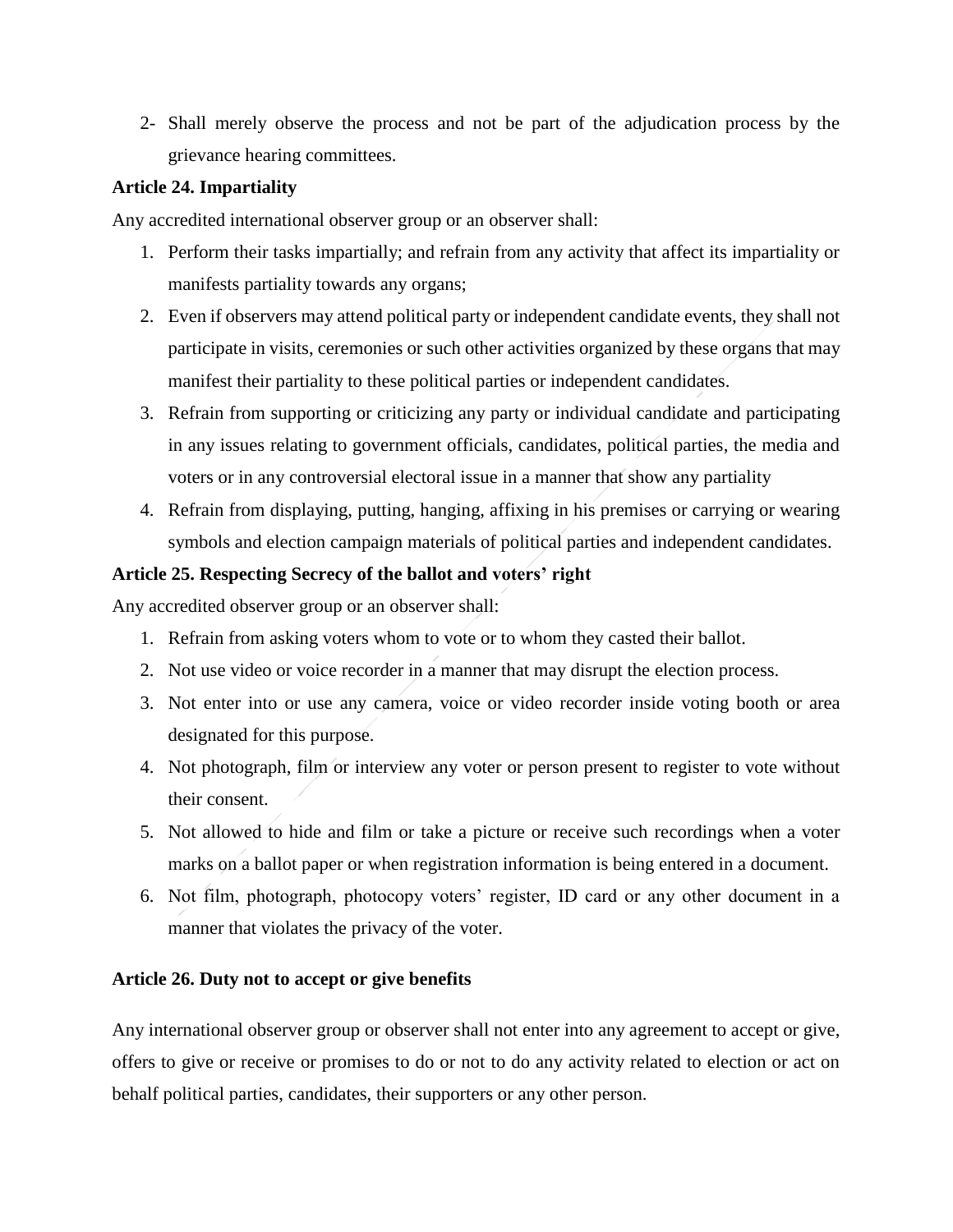## **Article 27. Conflict of Interest**

- 1. Any election observer's group or an Observer:
	- a) Shall notify the Board of any conflict of interest in relation to election observation activities.
	- b) Shall not engage in any activity that causes or may cause a conflict of interest.
- 2. If an observer of any election observation organization has experienced conflict of interest in property, finance, consanguineal/family relation or any other circumstances in his election observation work shall notify the constituency office he/she is deployed to and his observer group. If it's the election observation group who has faced with issues of conflict of interest, it shall notify to the Board's regional branch office and to the head office of the Board.
- 3. Anyone reporting or likely to report a conflict of interest in accordance with sub-article (2) above shall quit the observation and wait for the Board's decision.
- 4. When the Board receives a conflict of interest report from an observer or relevant election official, after investigating by its own whether or not the issue will obstruct the conduct of a free and fair election will decide to either allow the observer to remain there, relocate or may remove the observer from observing. It shall notify the relevant body of such decision.

# **Article 28. Integrity**

Any international election observer's group or its Observer, as per article 18 and 19 of this directive, shall make sure that:

- 1. The information or report that it/he provides or disseminates at any time is credible, clear and unequivocal and supported by sufficient evidence
- 2. The report or information that it/he presents or disseminates is collected in accordance with acceptable methodology and appropriately compiled, published and signed.

# **Article 29. Sincerity**

1. Any international election observer's group or its Observer shall show sincerity while observing the election.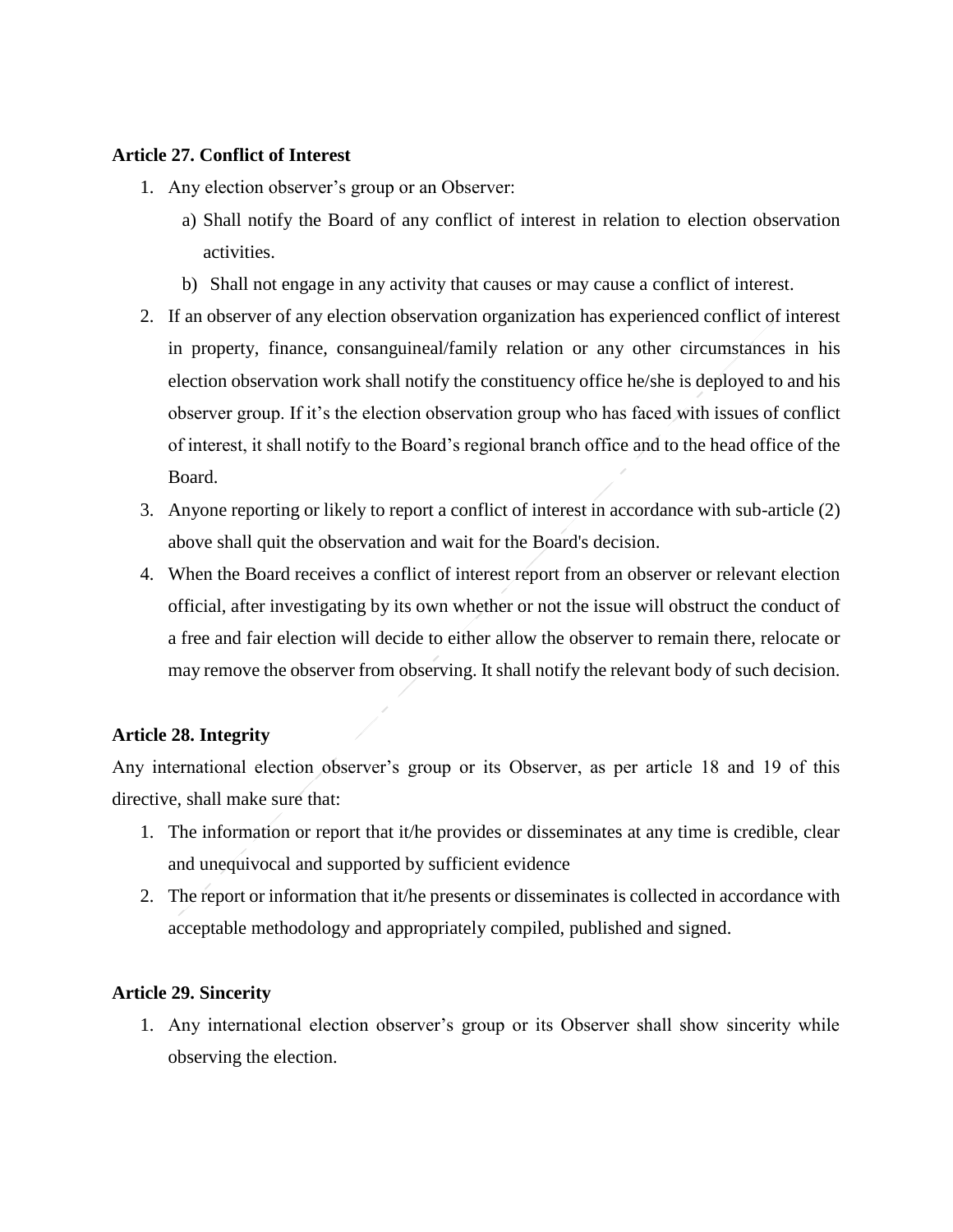2. When an Observer faces a situation that hinders him from discharging her/his duties, he/she shall immediately notify the liaison of the Observer group that deployed him/her.

# **Article 30. Cooperation and Covering cost**

- 1. The Board:
	- a) Will make efforts to provide necessary supports to observer groups or their Observers as well as non-confidential information whenever requested.
	- b) Shall make all the necessary arrangements to enable election officers at all levels, to the extent of their authority, help observers discharge their activities as specified in this directive and other pertinent laws of the country.
	- 2. Every observer group covers all its costs. It also provides the required logistical support for all accredited Observers it deploys in Ethiopia.
- 3. Each observer group has the sole responsibility for cost of transportation, communication, accommodation and other necessary support in connection with the observation. The Board is not responsible for any costs incurred in this regard. No observation group or Observer shall use any property, such as vehicle of the Board, governmental institutions or competing political party or an independent candidate.

# **Article 31. Prohibition of prior announcement of election results**

Any international election observation group or its Observer, except as provided under article 20/2/ of this directive in relation to publicizing preliminary report shall not give any official statement or opinion in relation to election results, in or out of the country, prior to official announcement of results by the Board.

# **Chapter Five**

## **Miscellaneous Provisions**

# **Article 32. Repealed directives and procedures**

Any directive or procedure which contradicts this directive shall not be applicable on matters covered by this directive.

## **Article 33. Effective Date**

This directive shall come into force on February 18, 2021.

## Addis Ababa

# **Birtukan Midekssa**

## **Chairperson of National Election Board of Ethiopia**